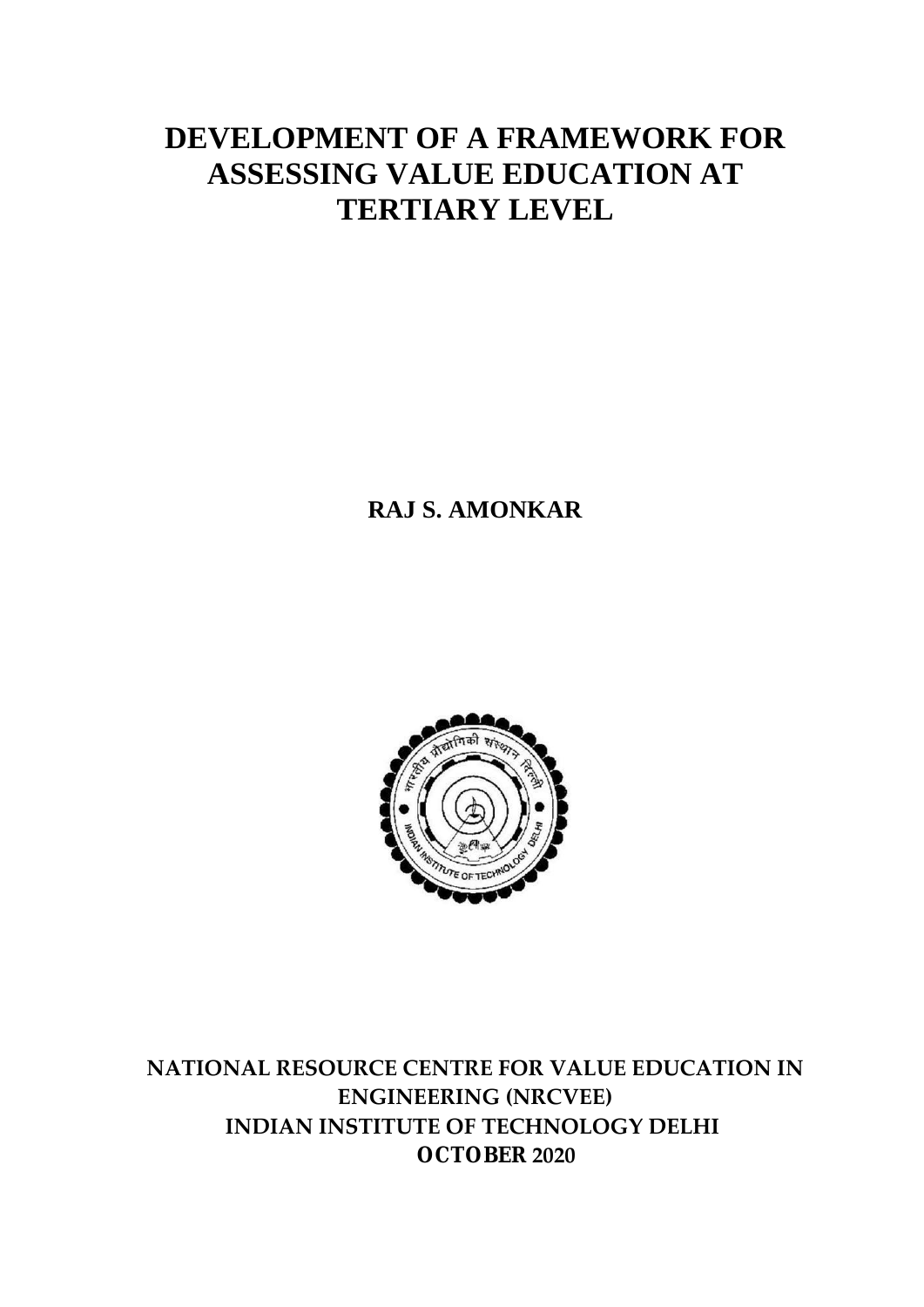**© Indian Institute of Technology Delhi (IITD), New Delhi, 2020**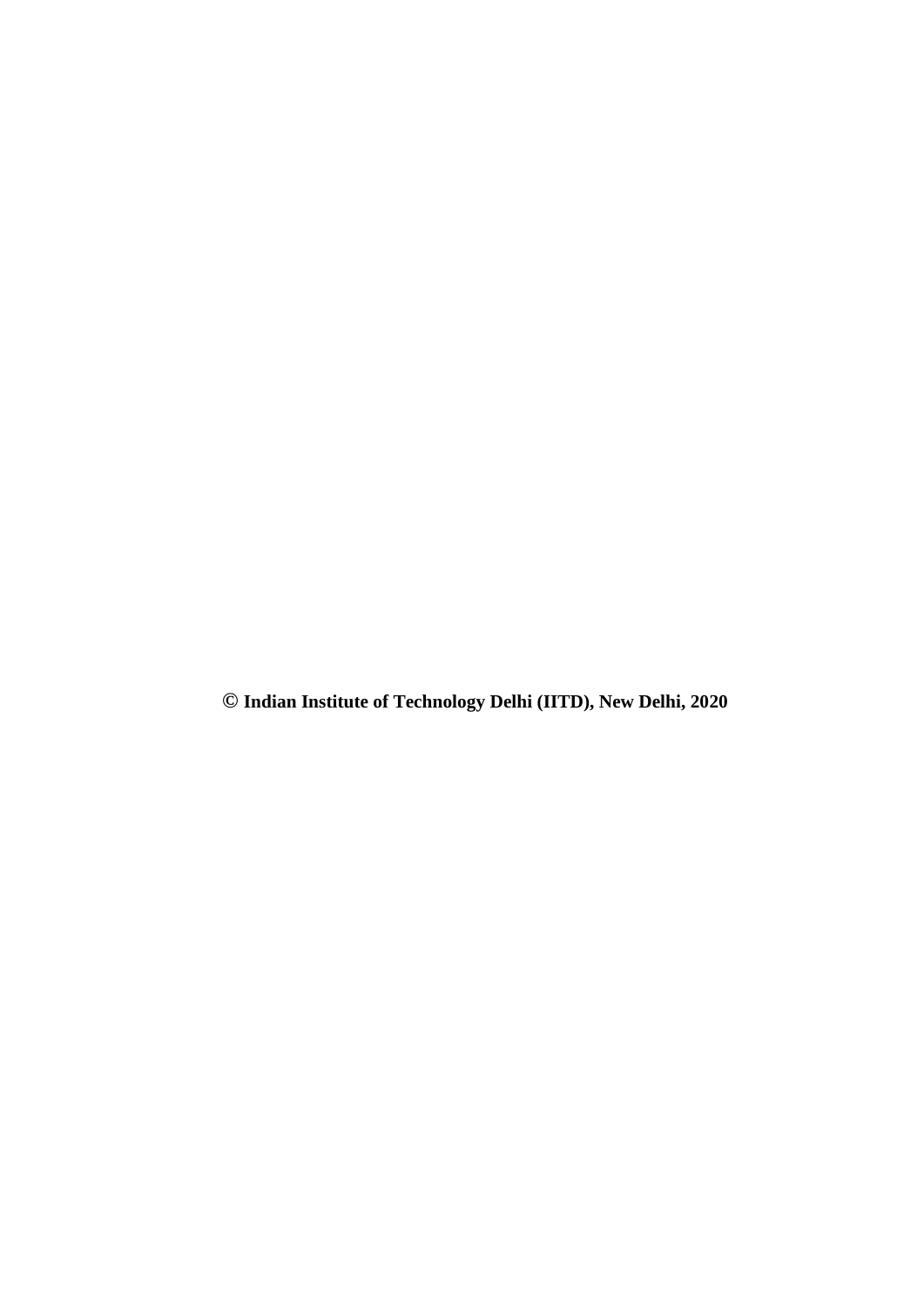# **Development of a Framework for Assessing Value Education at Tertiary Level**

#### by **Raj S. Amonkar National Resource Centre for Value Education in Engineering**

### **Submitted in fulfillment of the requirements of the degree of Doctor of Philosophy**

**to the**



**Indian Institute of Technology, Delhi OCTOBER 2020**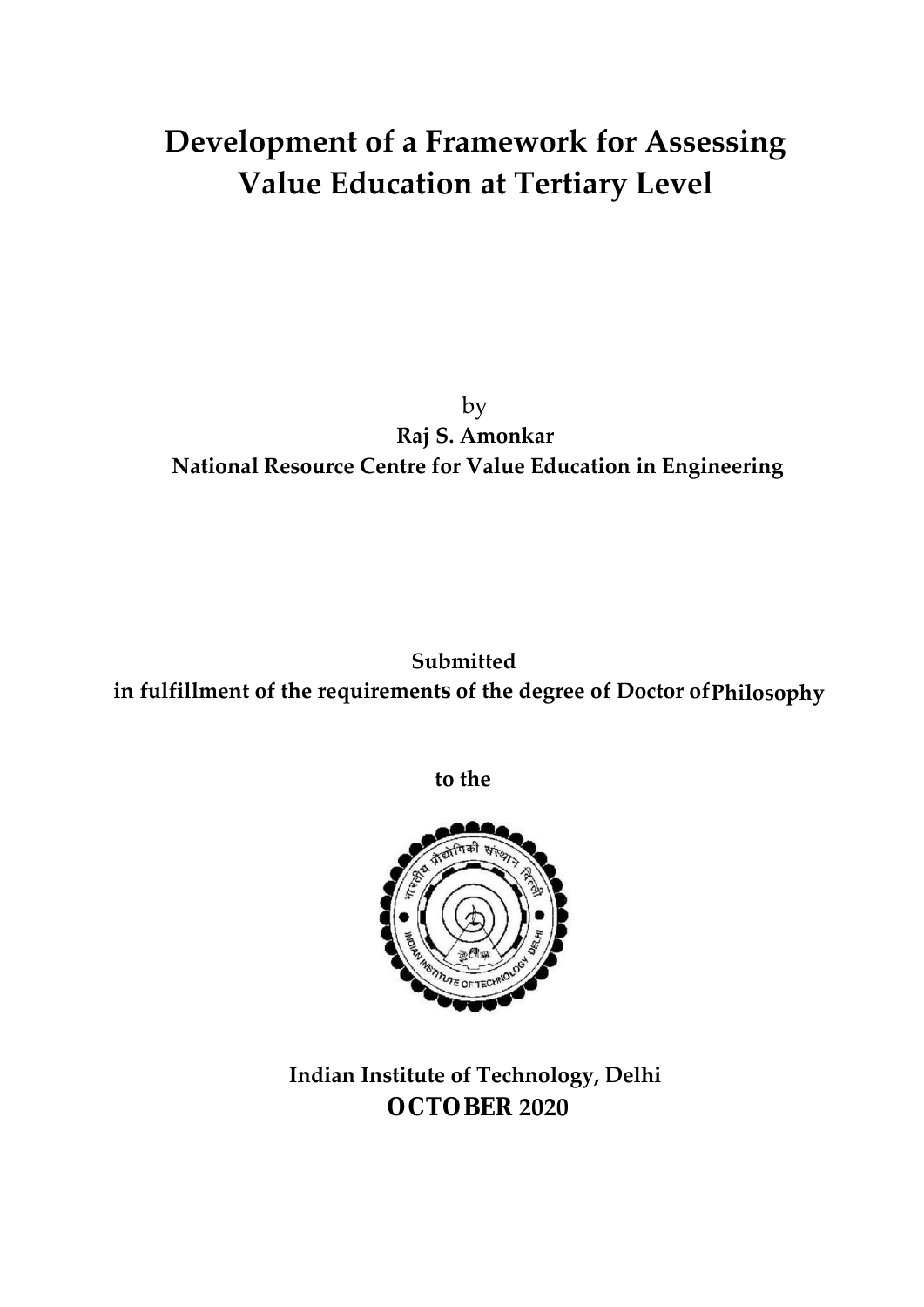### **Dedicated to**

**My Grandparents, my Parents, and all well-wishers who inspired me to continue walking on the path of wisdom**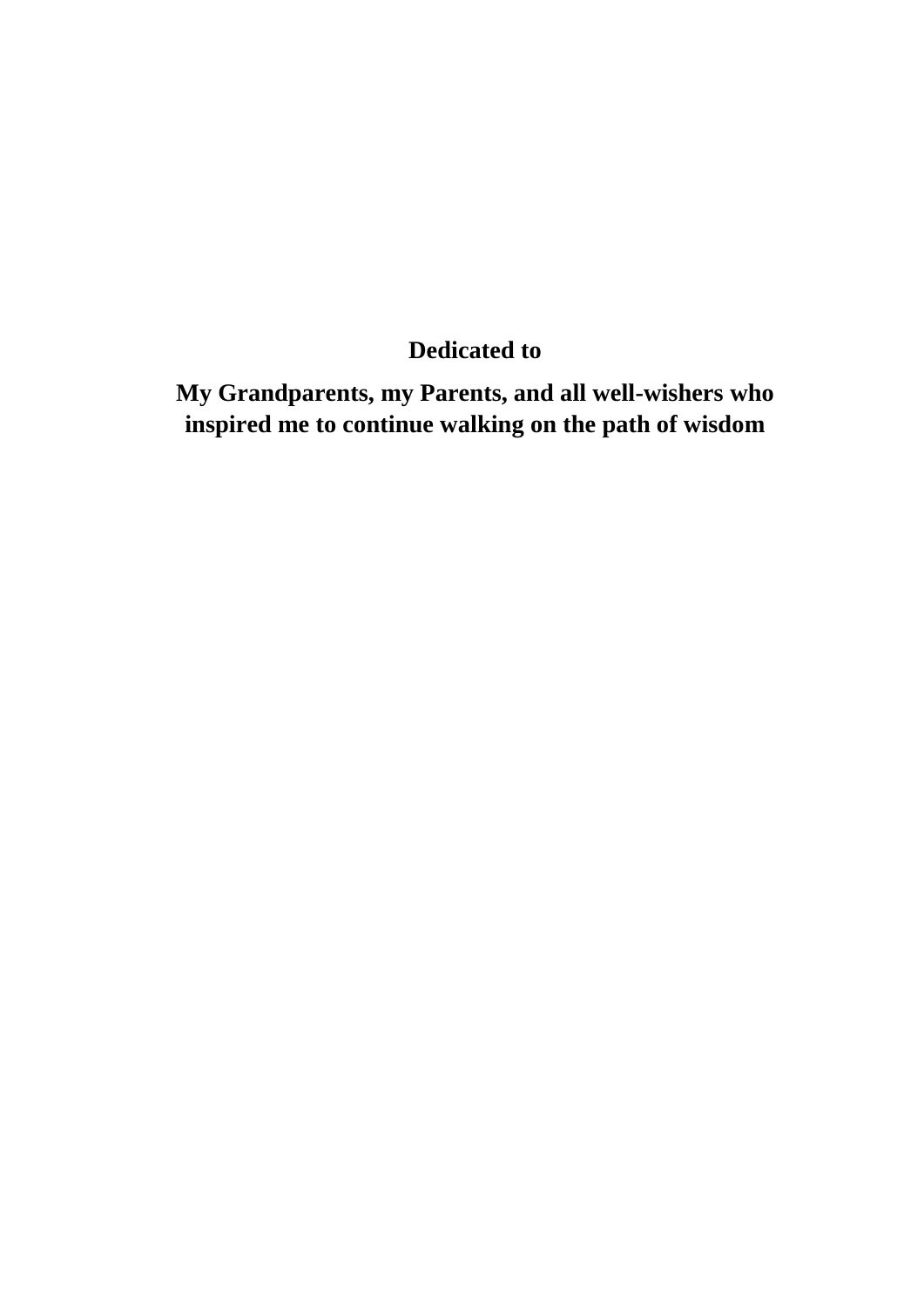## **Certificate**

The thesis entitled "**Development of a Framework for Assessing Value Education at Tertiary Level"** being submitted by Mr. Raj S. Amonkar to the Indian Institute of Technology, Delhi for the award of the degree of Doctor of Philosophy is a record of original bonafide research work carried out by him. He has worked under our guidance and supervision, and has fulfilled the requirements for the submission of this thesis, which has attained the standard required for the Ph.D. degree of this Institute.

The results presented in this thesis have not been submitted elsewhere for the award of any degree or diploma.

M R: R'

Dr. M. R. Ravi Dr. Suneet Varma Professor Professor Department of Mechanical Engineering Department of Psychology Indian Institute of Technology, Delhi University of Delhi

Date New Delhi

S. Varma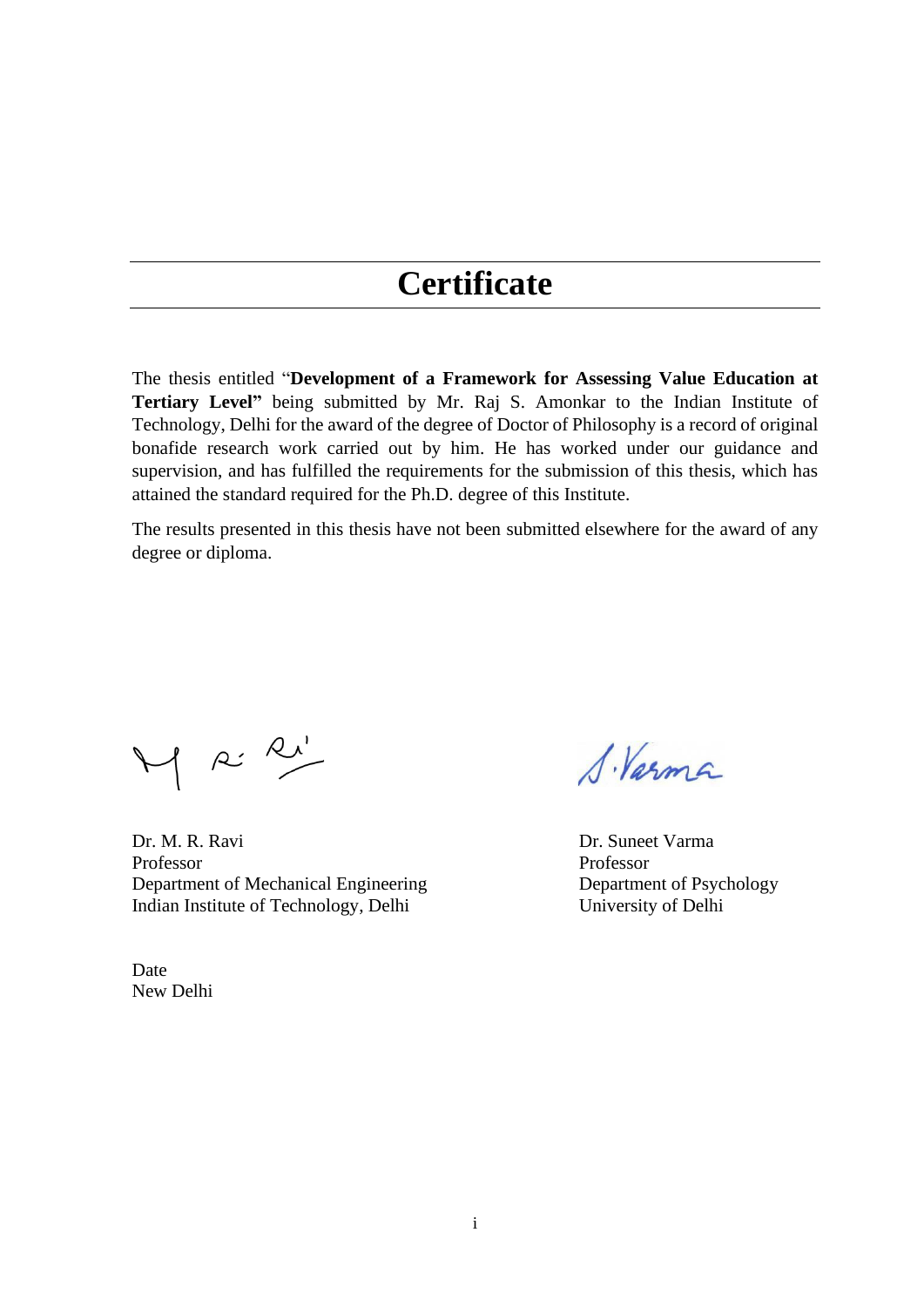# **Acknowledgements**

Completing this research and writing this thesis has been a fascinating and enlightening journey. It has given us an insight into the power of purposeful team synergy where researchers, academicians, and facilitators have worked together for 7+ years to construct a practical framework for assessing value education.

It is the kind of assessment that can help an individual make a meaningful and purposeful difference to one's own life journey, and in turn, be a facilitator for "Bahujan Hitay, Bahujan Sukhay, Lokanukampaya" (For the benefit of many, for the wellbeing of many, for Selfcompassion). I would like to thank several gifted and wise people across the planet those who have contributed to the final result.

To commence with, I am most grateful to the divine grace and blessings of elders and wellwishers, those who have bestowed upon me good health, courage, clarity, persistence, and wisdom needed to sustain this research.

I would like to express my sincere gratitude to my advisor Prof. M. R. Ravi, at IIT-Delhi, for continuously sharing his wise guidance and supporting me to reach the first major milestone on this research mission. His humility, patience, and wisdom insights have helped me immensely to persist since 2012. It was my good fortune to receive timely insights and advise from my co-advisor Prof. Suneet Varma, Delhi University, who also introduced me to the basics of social science research and Indian Psychology.

Ex-head of NRCVEE at IIT-Delhi, Prof. Sangeeta Kohli's kindness, constant encouragement, understanding, patience, and healthy criticism, made this a worthwhile journey. Despite her extremely busy schedule, she had accepted the responsibility of monitoring that I do not waver from reaching the final completion of this research.

I cannot imagine anyone being blessed with a such a gifted and wise team of advisors and mentors for one's Ph.D. study. I am grateful to Prof. P. L. Dhar for encouraging me in 2011 and introducing me to such authentic and committed academicians.

I would like to thank my student research committee at IIT-Delhi: Prof. Madhusudan Rao, Chairperson, Prof. Kanika Bhal, and Prof. Rahul Garg, for sharing their precious time, insightful comments and encouragement, but also for asking relevant questions which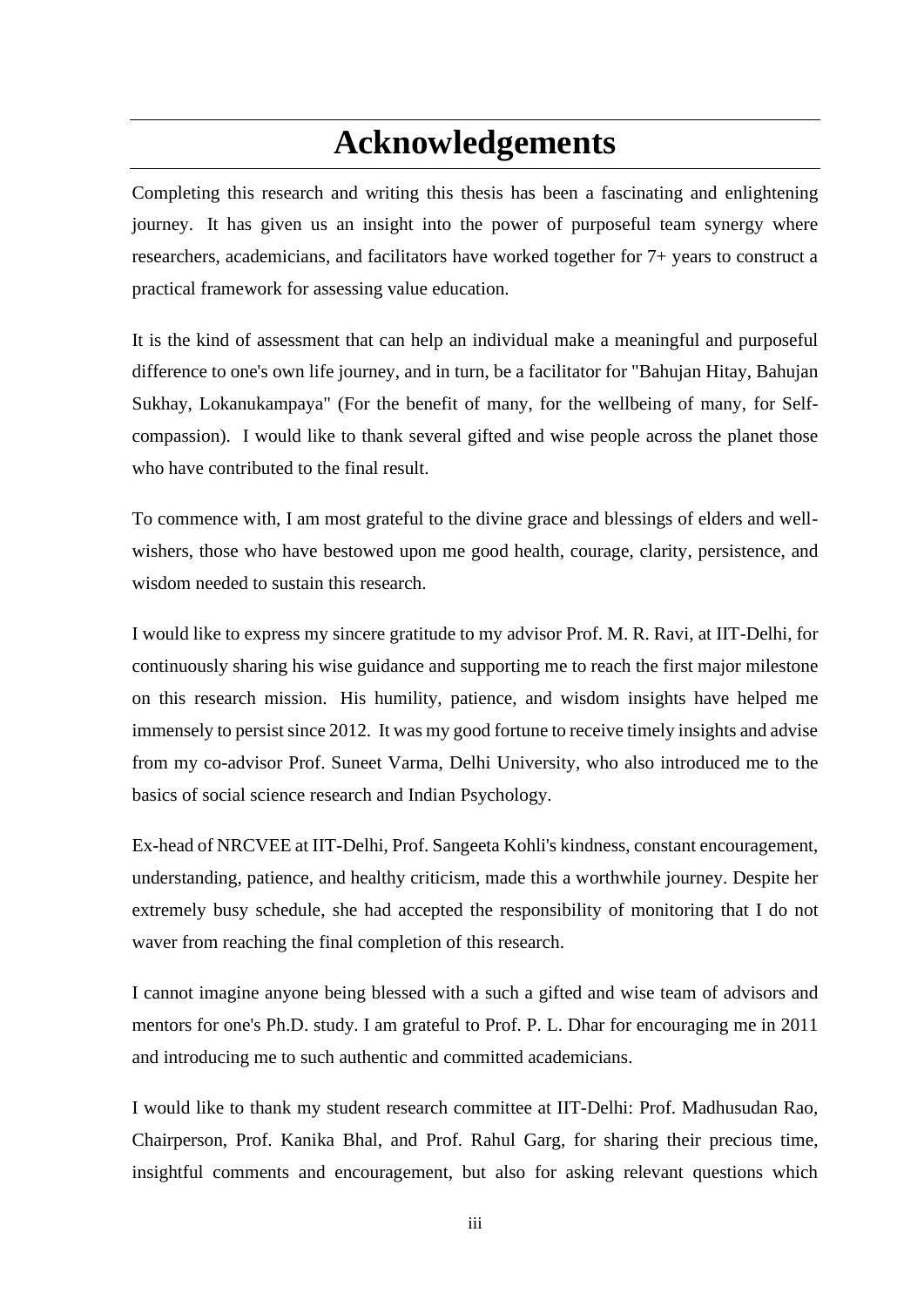inspired me to refine my research from various perspectives. Prof. R. R. Gaur shared his immense enthusiasm, sharp insights, and guidance during every SRC meeting.

In July 2013, when I registered as a full-time student for a semester at IIT-Delhi to complete the course work, I thoroughly enjoyed being a student again after 25 years, mainly due to excellent teaching skills of Dr. Kamlesh Singh (Principles of Psychometric analysis), Dr. Upasana Sharma (Social Research Methods), Dr. Sangeeta Kohli (Human Values and Technology), and Dr. Suneet Varma (Indian Psychology). These four courses provided a firm foundation to take this research to the next level.

In 2016, Dr. Ajay Kumar at JNU showed great faith in this research and invited me to design a 2-day workshop for university students on "Mindful Leadership and Wellbeing" in collaboration with Dr. Tithi Bhatnagar and Dr. Vatsal Singh. Our team synergy, for which I am grateful, inspired the participants to be lifelong learners and practitioners.

When I look back on this journey, sometime in early 2007, Sh. Kishore Saint, our family friend for over 60 years in Udaipur and a nation builder through his mission oriented service in education, environment, and livelihood, inspired me to write a short note as a follow-up on a couple of days of deep deliberations on what facilitates and sustains a great civilization.

After reading that 4-page note titled "If livelihood is for life, then what is life for?" in 2010, Prof. S. G. Deo, a sagely teacher of Advanced Mathematics and an author of more than 12 books, said that he can see the seeds of multiple humanity building missions in that note. He insisted that I should collaborate with other researchers in academia and civil society in other parts of India and the planet to take this research forward.

It is a divine coincidence that a "Saint" (Kishore ji) and a "God" (Prof. Deo) had to come together to inspire and bless this research mission right from the beginning.

As the research progressed in 2014, we realized that creation and validation of a framework for assessing value education at tertiary level can only be completed meaningfully with insights and inputs from an expert council. I am truly grateful to our wise council members, who over many years, (see Annexure 1 for their brief background) shared their wisdom, finesse, and their lifelong commitment to authenticity (they walk their talk). Expert council members in alphabetical order: Dr. John Christopher (USA), Dr. S. G. Deo (Goa and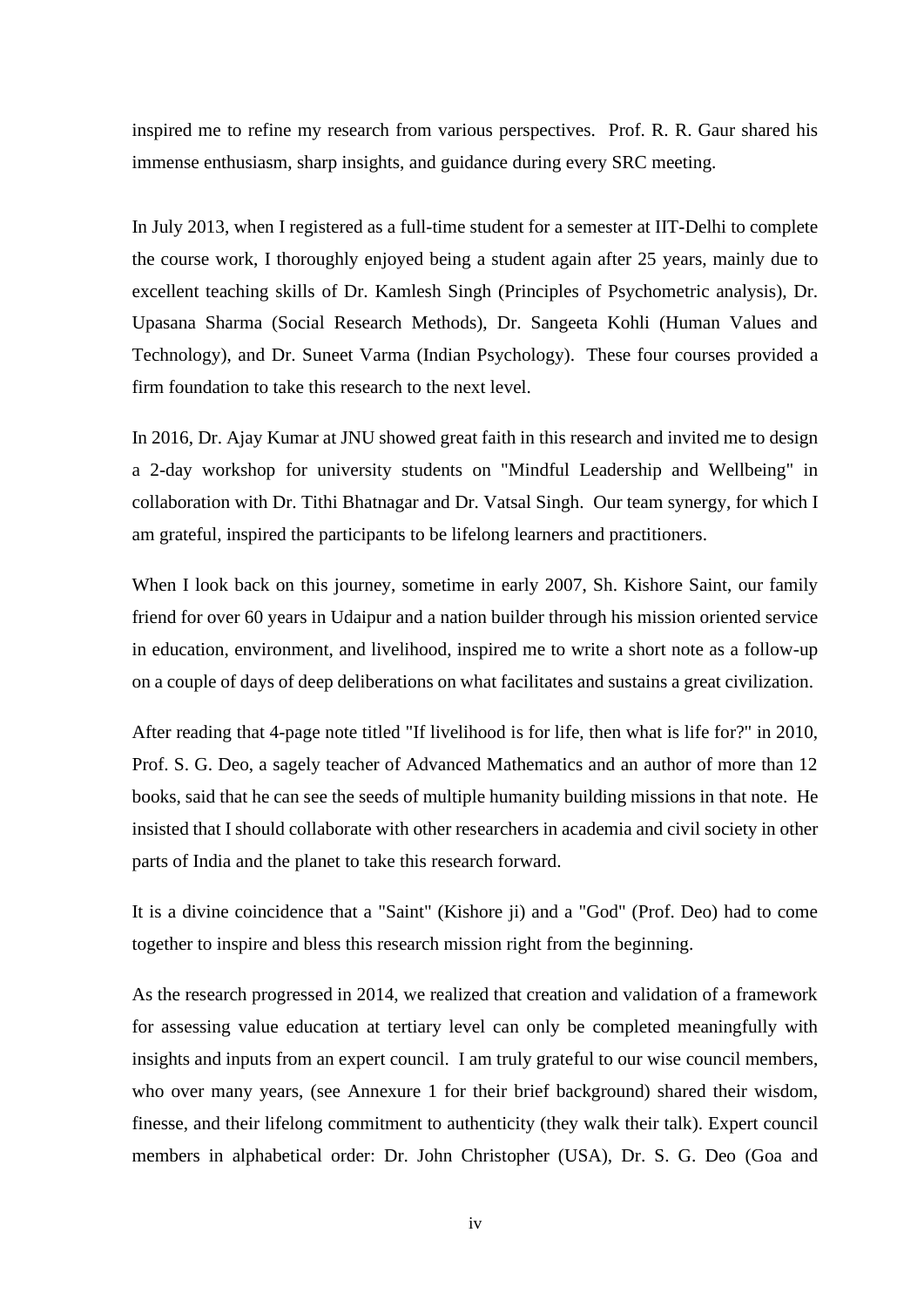Mumbai), Dr. Narayan Desai (Goa), Sh. G. M. Dhumal (Pune), Dr. Kapil Joshi (Mumbai), Dr. Asawari Kanade (Pune), Lt. Gen. (Retd.) Ashok Joshi (Pune), Dr. Ross Macdonald (New Zealand), Dr. Varsha Naique Amonkar (Goa), Sh. Deepak H. Pagare (Manmad), Dr. Vanita Patwardhan (Pune), Sh. Kishore Saint (Udaipur), Sh. Vincent Toscano (Goa), Dr. Kuperan Vishwanathan (Malaysia).

Prof. (retd.) R. L. Bijlani (AIIMS, New Delhi) by meaningfully interacting with me and gifting his Medical research methods book, Dr. Tithi Bhatnagar by sharing her valuable time and experiential insights for designing qualitative analysis through interviews, timely and wise insights sharing by members of Aurobindo Ashram, New Delhi, Value education program data collection support from Sh. Gopal Babu (facilitator of HVPE course) have helped immensely in reaching this milestone. I am most thankful to them for their unconditional support.

My sincere thanks also go to Dr. Kailasnath B. Sutar, Dr. Abdul Rahman Khan and the staff of NRCVEE who shared their valuable time, positive spirit, and provided precious support on campus during this research. They were my best student friends on the campus.

I appreciate the fact that every now and then, when the research journey was not making satisfactory progress, I was blessed to have well-wishers who would not give up on me, encouraged me, and sustained my commitment to completing this research. They made a difference when it was needed most. I am grateful for the genuine caring shown by Dr. Rajendra Barve, Dr. Tithi Bhatnagar, Smt. Leela and Sh. Ramesh Borkar, Smt. Rajashree and Dr. Ghanashyam Borkar, Smt. Sushma and Dr. S. G. Deo, Er. Deepak Chodankar, Dr. Dhananjay Chavan, Dr. Chandrakant Chouhan, Fr. Peter Desouza, Sh. Rommel Desouza, Fr. Romuald Desouza, Sh. G. M. Dhumal, Sh. Bharat Grover, Sh. Manohar Mirje, Ms. Allison Murdoch, Sh. Deepak Pagare, Sh. T. R. Patil, Sh. Salvador Pinto, Sh. Purushottam Shenoy, Sh. Kishore Saint, Sh. J. P. Singh, Dr. Vatsal Singh, Adv. Sanjay Usgaonkar, and Er. Suharsh Usgaonkar. They shared with me the power of unconditional love.

During my semester long stay in New Delhi (Aug-Dec 2013), our family friends Smt. Satlaj Deo and Sh. Ram Gopalan welcomed me in their home, which happened to be located exactly opposite one of the IIT-Delhi campus gates. I am grateful to them for taking care of me with kindness, providing peaceful habitat for doing research, and facilitating our team synergy to the next level.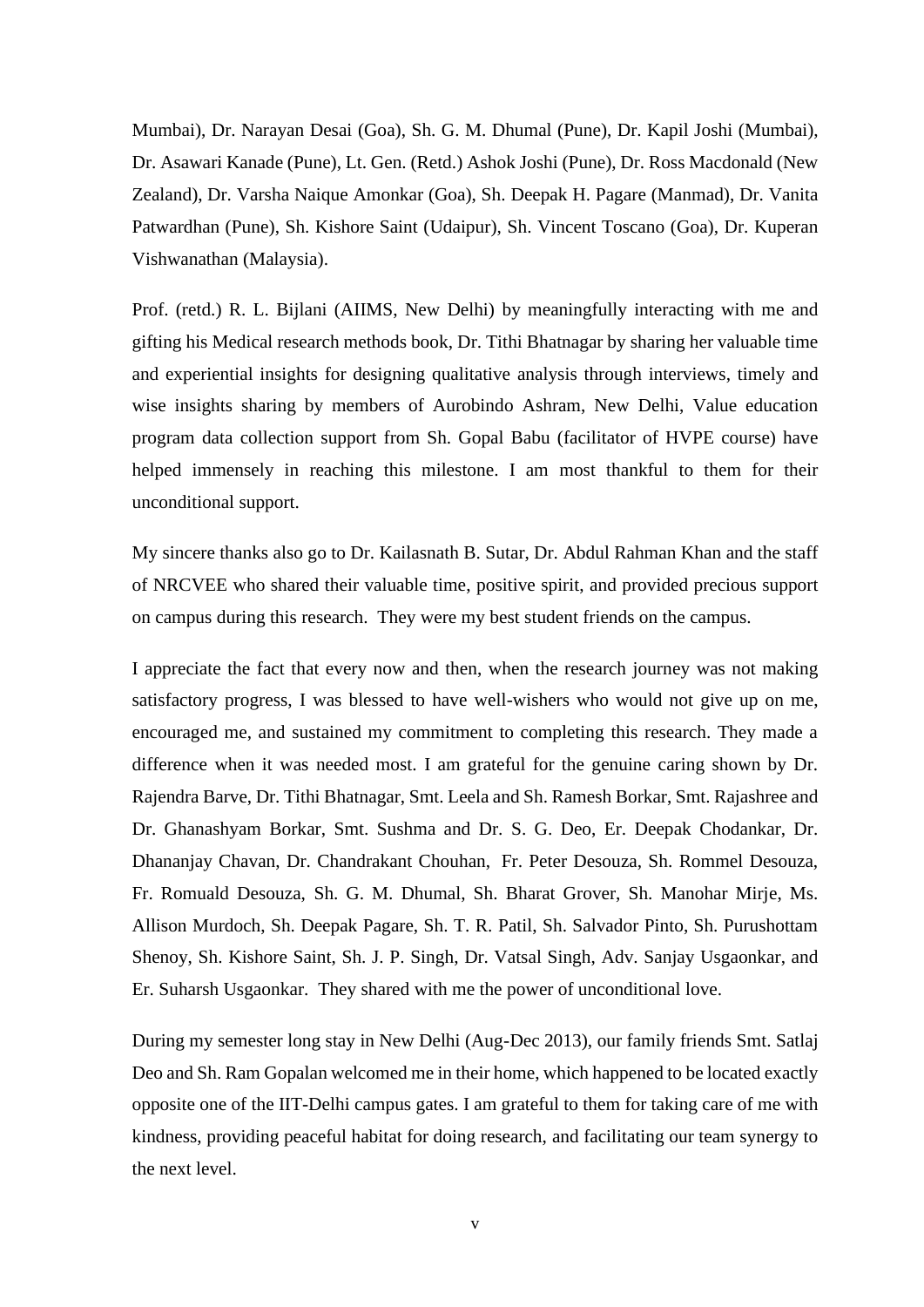My wife Dr. Varsha, daughters Dr. Sparsh and Ms. Sanika, and in-laws (late Smt. Sharmila and Sh. Baboia Naique), encouraged this self-funded research journey since 2005, and without their love, affection and quiet support, I would not have been able to sustain this research until today. This is another real-life example of purposeful team synergy during this journey.

During an important phase of university education in the USA, which I started even before I had turned 18, Smt. Alka (aunty) and late Prof. Ravindra (Babu uncle) G. Amonkar, welcomed me into their home and provided precious care, affection, and guidance throughout my stay. That opportunity enabled me to transform into a lifelong learner, experience the power of technology, and understand the magical potential of purposeful team synergy.

This research mission needed that authentic, universal vision, purposeful team synergy from advisors, mentors, and experts, and genuine blessings from around the planet to reach this stage. I feel blessed that I was chosen by the universe to serve this research mission.

And for this grace, I am ever grateful to my late parents, Smt. Sudha and Sh. Suresh G. Amonkar, who had dedicated their lives to education and literature. My mother, apart from being a gifted and inspiring teacher at New Goa High School just like my father, was the first one who taught me through her example, the joy of seeing and nurturing the best in everyone possible, and the magical practice of gratitude (counting one's blessings). My father touched many of his students and colleagues through his commitment to excellence and joie de vivre.

May we all enjoy the inner freedom (Vimukti) with awareness and clarity to optimize every day we are blessed with, and in turn, offer the universe the best of the potential sage-cumscientist within.

....... Raj S. Amonkar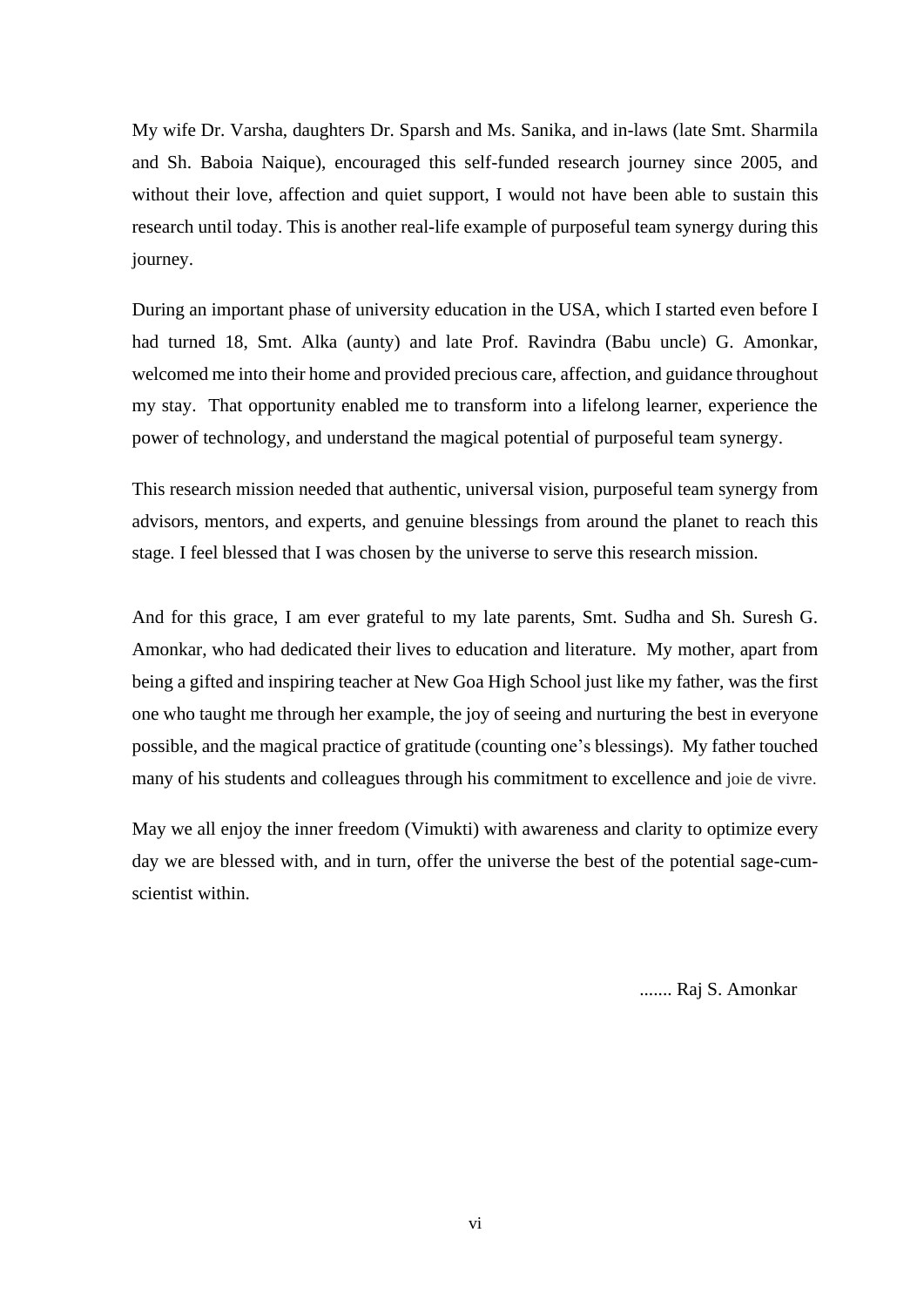### **Abstract**

Wise men who have lived values-driven lives have shared their perspectives with humanity that unless men increase in wisdom as much as in knowledge, increase in knowledge will be increase of sorrow. Or in today's technology distracted world, just educating a human in mind but not in morals or values-based clarity can be a disaster. UNESCO's report on Education in 21st Century titled "Learning the Treasure Within" highlights four pillars of education, namely Learning to know, Learning to do, Learning to live with others, and Learning to be. *Learning the Treasure Within* emphasizes that for decades, education curriculum has focused mainly on Learning to Know and Learning to do which are more career or livelihood oriented. The other two neglected pillars (**Learning to live with others** and **Learning to be**) need to be strengthened through the formal system of education. At the level of tertiary education, which is when an individual shapes one's own thinking and analysis independently, inputs towards "Learning to be" dimension are critical for shaping the character and clarity of every student, and in turn, that of a society. The Mission of the National Resource Centre for Value Education in Engineering at IIT Delhi is "To identify, develop and disseminate techniques by which engineering students and practicing engineers can be motivated to imbibe human values and appreciate their impact on technology development, professional ethics and human welfare". In order to embark on such a mission, it is imperative that existing techniques be researched and assessed for their effectiveness in inspiring individuals to imbibe human values and to appreciate their impact on life and profession. It is also essential to define what is meant by Human Values in this context, and qualify the terms such as effectiveness, and arrive at a rigorous and scientific methodology for assessing actual change in the student's present quality of life. The research aims at defining the foundational basis of Human Values in terms of one's present levels of **Authenticity**, **Right Understanding**,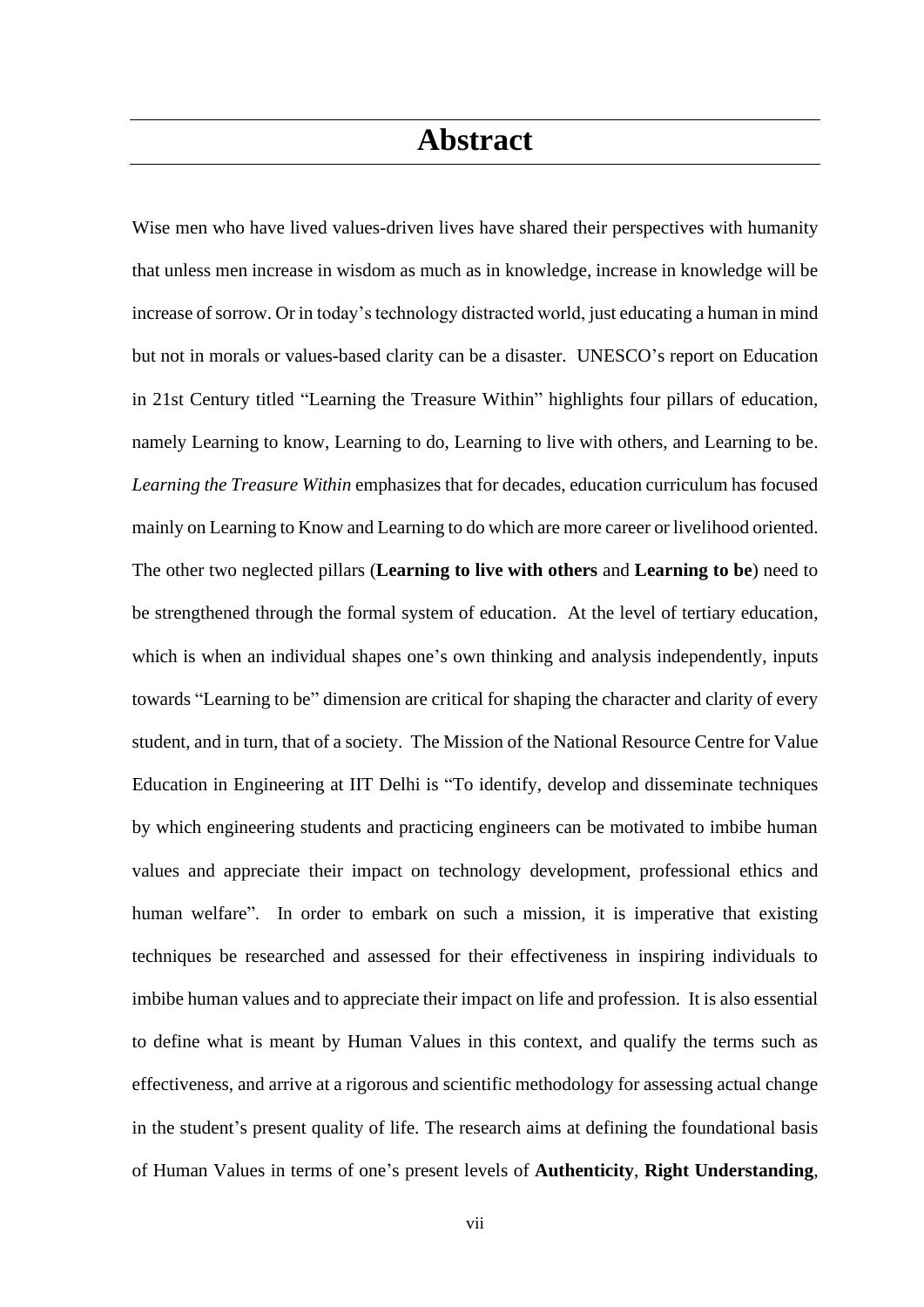and **Clarity**, (**ARC**) terms that have emerged from the grounded theory approach and also find mention in the literature. It further aims to develop a framework to assess the effectiveness of value education programs (VEP) at tertiary education students. The framework is built upon the three above value attributes (ARC) and three process metrics of **Awareness**, **Acceptance**, and **Action (AAA**). Continuous refinement of one's levels of Awareness, Acceptance, and Action (AAA) in the attributes of Authenticity, Right Understanding, and Clarity (ARC) can strengthen both the "Learning to be" and "Learning to Live with Others", recognized as two critical pillars of education. This assessment framework is the foundation for developing and testing an assessment tool called "A-ARC of Values". A-ARC tool, administered at pre and post stages of a value education program, can assess/monitor the changes in VEP participant's levels of effectiveness attributes and metrics. The tool has been developed and validated with a limited number of participants for internal consistency and reliability through statistical tools. It has subsequently been applied to assess effectiveness of two VEPs – an 8-day non-residential course and a semester-long course as case studies. While the results are promising, they also have offered newer insights into the process of assessment of VEPs.

**Keywords:** Assessment Framework, Effectiveness, Value Education, Authenticity, Right Understanding, Clarity, Awareness, Acceptance, Action, Grounded Theory, Focus group.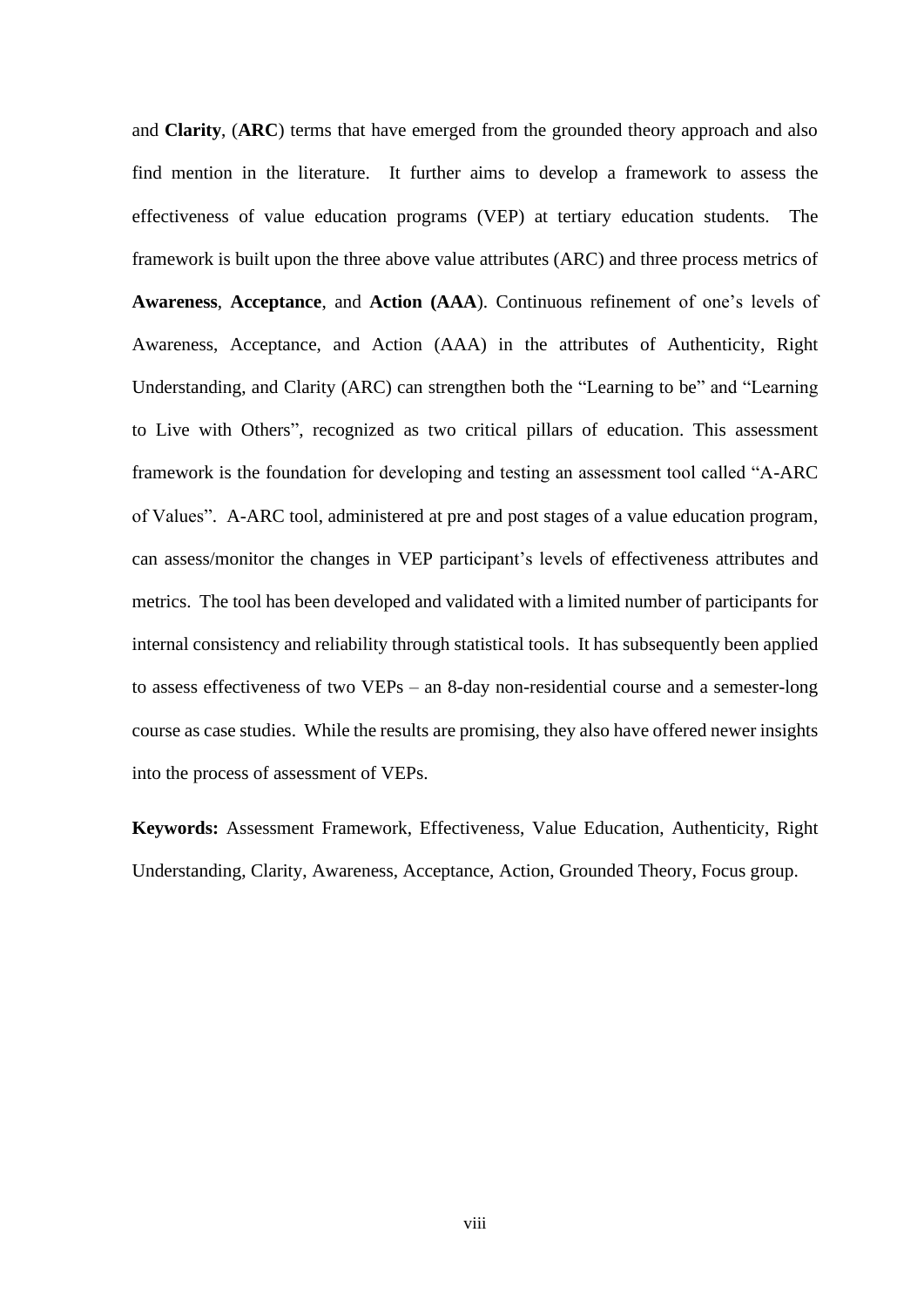सार

मूल्यवान जीवन जीने वाले समझदार लोगों की यह सोच रही है कि जब तक मनुष्य अपने ज्ञान की वृद्धि के साथ अपनेकववेक को भी पुष्ट नहीोंकरता, तब तक ज्ञान की वृद्धि उसके दुुःख की बढ़ोतरी का ही कारण बनेगी। या यूँ कहा जाए की आज के प्रौद्योगिकी प्रधान युग में मानव जाति को केवल बुद्धि के स्तर पर शिक्षित करना और नैतिक मूल्यों की शिक्षा की अवहेलना करना घोर संकट को निमंत्रण देने के समान है। इक्कीसवीं सदी में शिक्षा पर यूनेस्को की रिपोर्ट "लर्निंग द टे़शर विदिन" (आंतरिक निधि का ज्ञान) शिक्षा के चार स्तंभों को उजागर करती है: ज्ञान कैसे प्राप्त किया जाए - इसकी शिक्षा; ज्ञान को क्रियान्वित करने की शिक्षा; मिल-जुल कर रहने की शिक्षा; और मानव की आंतरिक क्षमताओं को विकसित करने की शिक्षा। यह रिपोर्ट इस बात पर ज़ोर देती है कि कई दशकों से, पहले दो स्तंभ ही शिक्षा के पाठ्यक्रम के मुख्य केंद्र रहे हैं। तीसरे और चौथे स्तम्भों पर

अभी तक ध्यान नहीं दिया गया था, लेकिन अब इन्हें शिक्षा प्रणाली के माध्यम से मज़बूत बनाने की ज़रूरत है। स्कूल के बाद कॉलेज की शिक्षा के स्तर पर आंतरिक क्षमताओं के विकास की ओर विशेष ध्यान जाना चाहिए क्योंकि इस समय व्यक्ति की स्वतंत्र रूप से सोचने और विश्लेषण करने की क्षमता विकसित होती है। ऐसे समय में यदि उचित शिक्षा के माध्यम से विद्यार्थियों को अंतर्मुखी होकर चौथे स्तम्भ की दिशा में बढ़ने के लिए प्रेरित किया जाए तो इसका प्रभाव उनके चरित्र और स्पष्ट रूप से सोचने की क्षमता पर अवश्य पड़ेगा। इन विद्यार्थियों के ज़रिए इस शिक्षा का असर पूरे समाज पर पड़ेगा।

आई.आई.टी. दिल्ली में नैशनल रिसोर्स सेंटर फ़ॉर वैल्यू एजुकेशन इन इंजीनियरिंग (इंजीनियरी में मूल्य शिक्षा का राष्ट्रीय संसाधन केंद्र) का यही लक्ष्य है - "ऐसी तकनीकियों की पहचान, विकास एवं प्रचार जिससे इंजीनियरी के छात्रों को और कार्यशील इंजीनियरों को मानव मूल्यों को आत्मसाध करने के लिए प्रेरित किया जा सके तथा इससे वे पहचान सकें कि कैसे मानव मूल्यों का प्रौद्योगिकी के विकास पर, व्यावसायिक नैतिकता पर, एवं मानवता के कल्याण पर कितना प्रभाव पड़ता है।"

इस लक्ष्य की प्राप्ति के लिए यह आवश्यक है कि मानव मूल्यों के प्रति विद्यार्थियों और अन्य लोगों को संवेदनशील बनाने के लिए जो भी विधियाँ उपलब्ध हैं उनका शोध के माध्यम से मूल्यांकन किया जाए कि वे

ix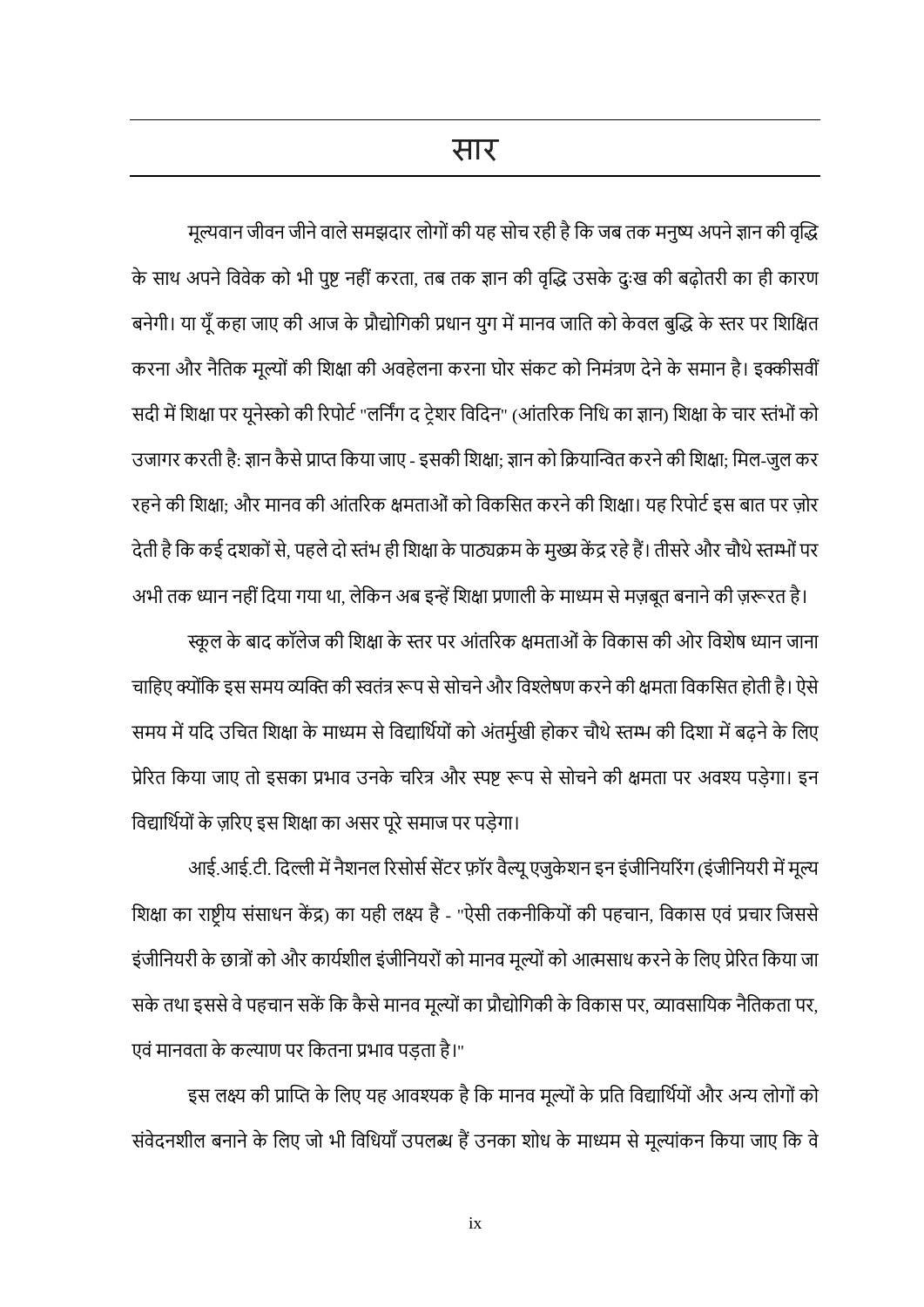कितनी प्रभावशाली हैं। इस संदर्भ में मानव मूल्यों की स्पष्ट परिभाषा देना आवश्यक है। इन विधियों के माध्यम

से विद्यार्थियों के जीवन में आए सकारात्मक परिवर्तन का वैज्ञानिक रूप से आकलन भी ज़रूरी है। इस शोध का उद्देश्य मानवीय मूल्यों के मूलभूत आधार को प्रामाणिकता, सही समझ और स्पष्टता (ए.आर.सी.) के वर्तमान स्तरों के संदर्भ में परिभाषित करना है जो ग्राउंडेड सिद्धांत के माध्यम से निकले हैं और साहित्य में भी उनका उल्लेख है। इस शोध में कॉलेज के स्तर पर मूल्य शिक्षा कार्यक्रमों की प्रभावशीलता का आकलन करने के लिए एक रूपरेखा तैयार की गई है। यह रूपरेखा मूल्य शिक्षा से प्रभावित होने वाले उपरोक्त तीन गुणों पर आधारित है। इन गुणों में विकास के तीन मापदंड चुने गए हैं - जागरुकता, स्वीकृति और आचरण (ए.ए.ए.)। मूल्य शिक्षा का उद्देश्य यह है कि प्रामाणिकता, सही समझ और स्पष्टता - इन तीनों गुणों की जागरुकता, स्वीकृति तथा उनके आचरण में वृद्धि हो।

इस रूपरेखा के आधार पर "ए.आर.सी. ऑफ़ वैल्यूज़" नामक एक मूल्यांकन की विधि बनाई गई है। मूल्य शिक्षा कार्यक्रमों के पूर्व एवं पश्चात इस विधि के प्रयोग से प्रतिभागियों के गुणों (ए.आर.सी.) में आए बदलाव को उपरोक्त मापदंड (ए.ए.ए.) के अनुसार मापा जा सकता है। विधि के आंतरिक तालमेल एवं विश्वसनीयता को जाँचने के लिए सीमित संख्या में प्रतिभागियों के साथ इसका प्रयोग किया गया है, तथा स्टैटिस्टिक्स के माध्यम से इसकी वैधता को जताया गया है।

इसके पश्चात इस विधि का प्रयोग एक आठ दिन के गैर-आवासीय शिविर में, तथा एक चार महीने के पाठ्यक्रम में भी किया गया है। इनके परिणाम संतोषजनक हैं, और साथ ही इस शोध से मूल्य शिक्षा कार्यक्रमों के आकलन के कवषय मेंनए आयाम भी उभर के आए हैं।

x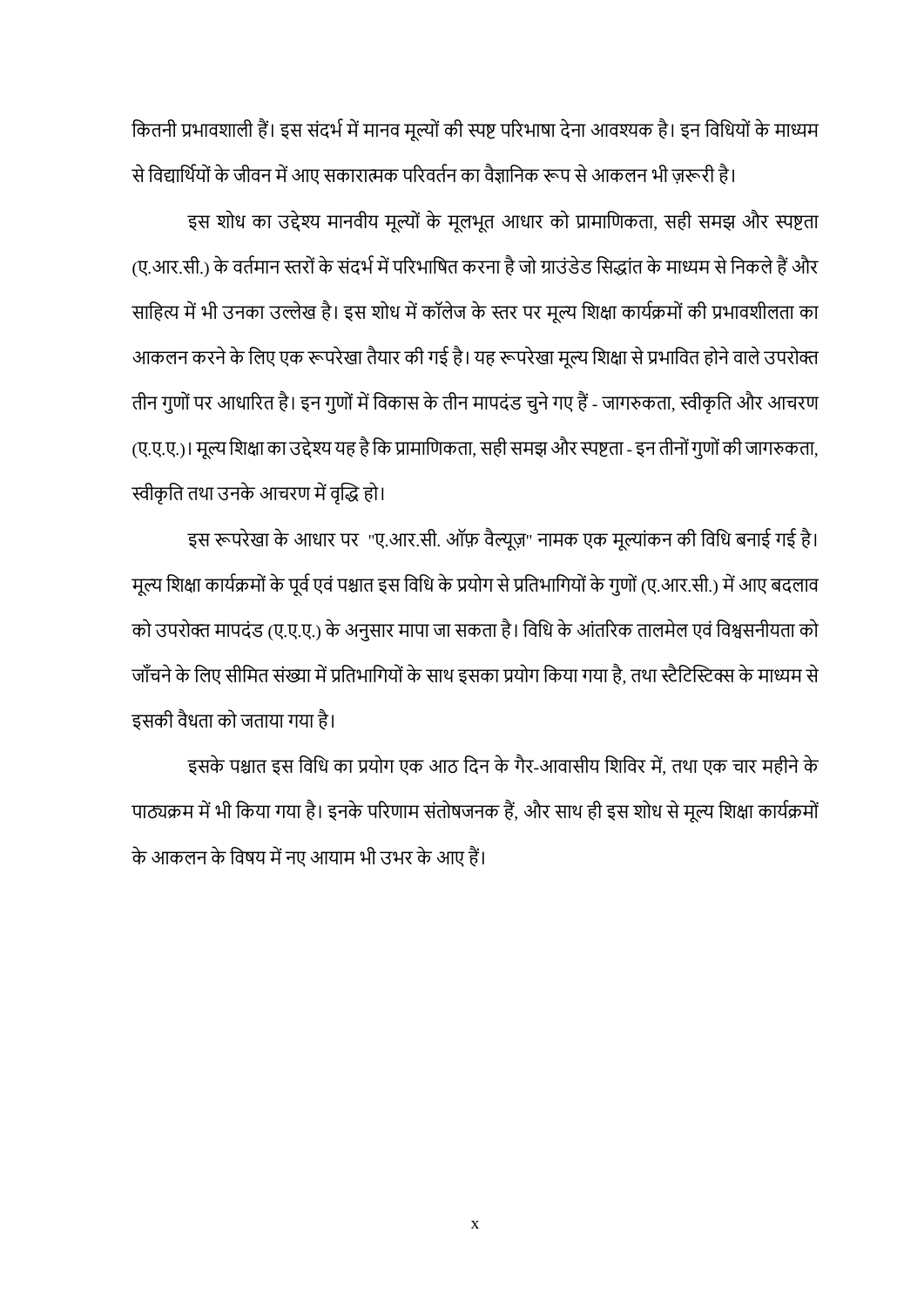| 1            |                                                                              |  |
|--------------|------------------------------------------------------------------------------|--|
| 1.1          |                                                                              |  |
| 1.2          |                                                                              |  |
| 1.2.1        |                                                                              |  |
| 1.2.2        |                                                                              |  |
| 1.3          |                                                                              |  |
| 1.3.1        |                                                                              |  |
| 1.3.2        |                                                                              |  |
| 1.3.3        |                                                                              |  |
| 1.3.4        |                                                                              |  |
| 1.4          |                                                                              |  |
| 1.4.1        |                                                                              |  |
| 1.5          |                                                                              |  |
| 1.6          |                                                                              |  |
| $\mathbf{2}$ |                                                                              |  |
|              |                                                                              |  |
| 2.1          |                                                                              |  |
| 2.1.1        |                                                                              |  |
| 2.1.2        |                                                                              |  |
| 2.1.3        |                                                                              |  |
| 2.2          |                                                                              |  |
| 2.3          |                                                                              |  |
| 2.3.1        |                                                                              |  |
| 2.3.2        |                                                                              |  |
| 2.3.3        |                                                                              |  |
| 2.3.4        |                                                                              |  |
| 2.3.5        |                                                                              |  |
| 2.3.6        |                                                                              |  |
| 2.4          | Importance of Values in the National Policies of School Education in India35 |  |
| 2.5          |                                                                              |  |
| 2.5.1        |                                                                              |  |
| 2.5.2        |                                                                              |  |

### **Contents**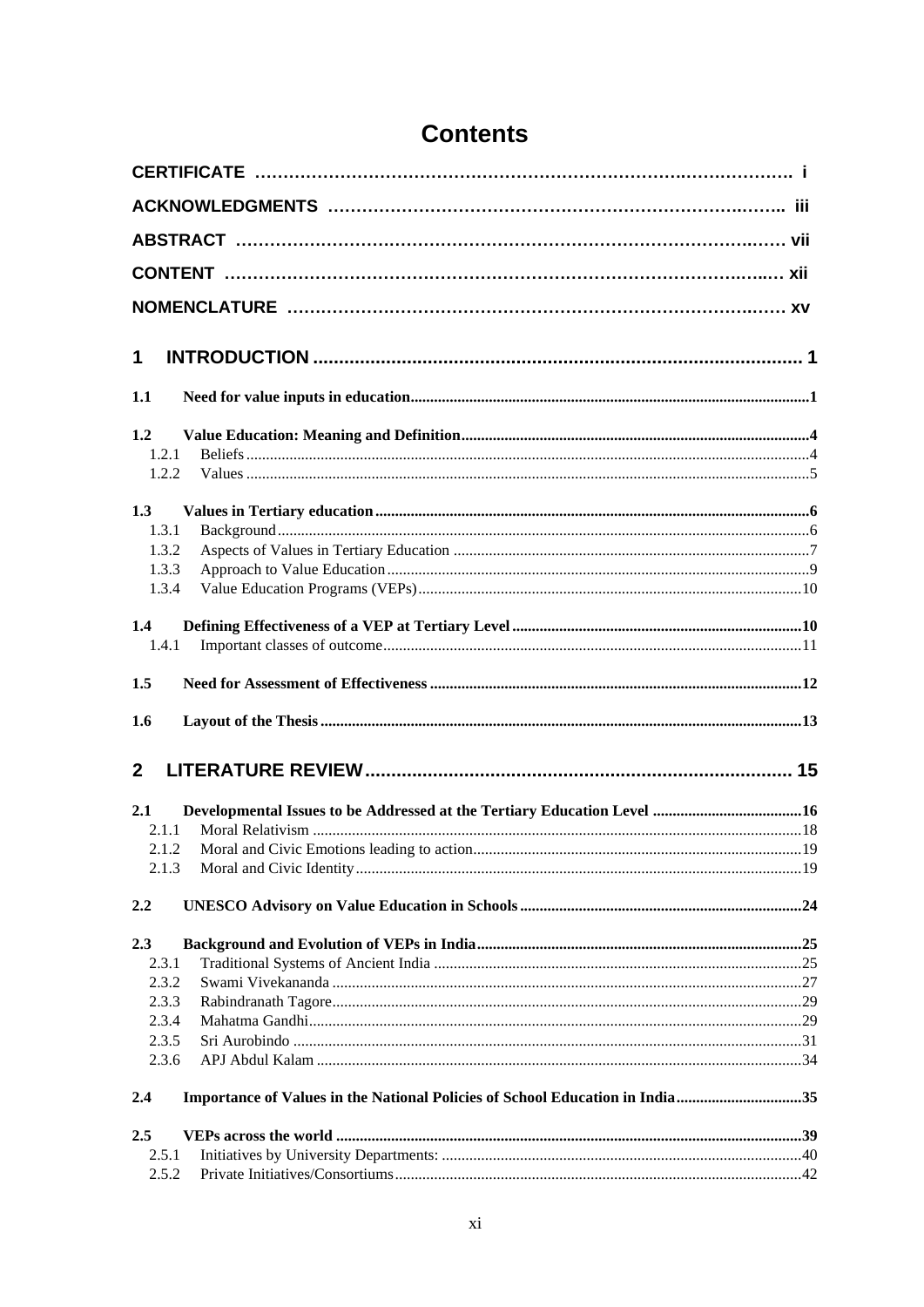| 2.5.3                   |                                                                                |  |
|-------------------------|--------------------------------------------------------------------------------|--|
| 2.6                     |                                                                                |  |
| 2.6.1                   |                                                                                |  |
| 2.6.2                   | Social Awareness and Relationship Objectives (Learning to Live with Others) 47 |  |
| 2.6.3                   |                                                                                |  |
| 2.7                     |                                                                                |  |
| 2.8                     |                                                                                |  |
| 2.9                     |                                                                                |  |
| 2.9.1                   |                                                                                |  |
| 2.9.2                   |                                                                                |  |
| 2.9.3                   |                                                                                |  |
| 2.10                    |                                                                                |  |
| 2.10.1                  |                                                                                |  |
| 2.10.2                  |                                                                                |  |
|                         |                                                                                |  |
| 3                       |                                                                                |  |
| 3.1                     |                                                                                |  |
| 3.2                     |                                                                                |  |
| 3.2.1                   |                                                                                |  |
| 3.2.2                   |                                                                                |  |
| 3.2.3                   |                                                                                |  |
| 3.2.4                   |                                                                                |  |
| 3.2.5                   |                                                                                |  |
| 3.3                     |                                                                                |  |
| 3.4                     |                                                                                |  |
| $\overline{\mathbf{4}}$ | DEVELOPMENT OF A FRAMEWORK FOR ASSESSMENT OF VEPS  75                          |  |
| 4.1                     |                                                                                |  |
|                         |                                                                                |  |
| 4.2                     |                                                                                |  |
| 4.2.1                   |                                                                                |  |
| 4.2.2                   |                                                                                |  |
| 4.2.3<br>4.2.4          |                                                                                |  |
|                         |                                                                                |  |
| 4.3                     |                                                                                |  |
| 4.4                     |                                                                                |  |
|                         |                                                                                |  |
| 5                       | DEVELOPMENT OF ASSESSMENT TOOL AND VALIDATION  87                              |  |
| 5.1                     |                                                                                |  |
| 5.2                     |                                                                                |  |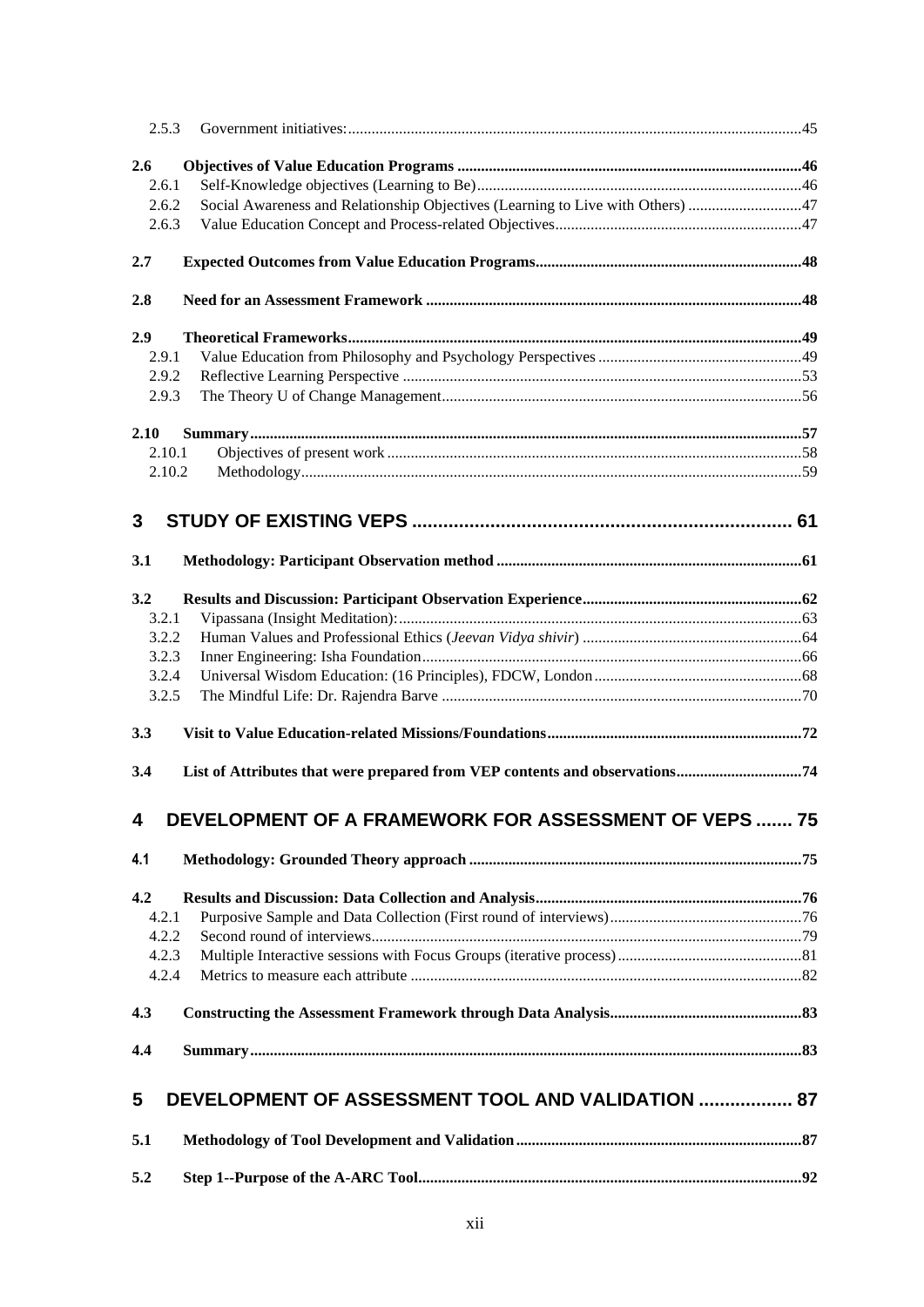| 5.3    |                                                                         |      |
|--------|-------------------------------------------------------------------------|------|
| 5.4    |                                                                         |      |
| 5.4.1  |                                                                         |      |
| 5.4.2  |                                                                         |      |
| 5.4.3  |                                                                         |      |
| 5.5    |                                                                         |      |
| 5.5.1  |                                                                         |      |
| 5.5.2  |                                                                         |      |
| 5.5.3  |                                                                         |      |
| 5.6    |                                                                         |      |
| 5.6.1  |                                                                         |      |
| 5.6.2  |                                                                         |      |
| 5.7    |                                                                         |      |
| 5.8    |                                                                         |      |
| 5.8.1  |                                                                         |      |
| 5.8.2  |                                                                         |      |
| 5.8.3  |                                                                         |      |
| 5.9    |                                                                         |      |
| 5.10   |                                                                         |      |
| 5.10.1 | Case Study 1: Universal Human Values and Professional Ethics Course 107 |      |
| 5.10.2 |                                                                         |      |
| 5.11   |                                                                         |      |
| 6      | CONCLUSIONS AND SCOPE FOR FUTURE WORK 112                               |      |
| 6.1    |                                                                         |      |
|        |                                                                         |      |
| 6.2    | <b>Scope for Future Research </b>                                       | .114 |
|        |                                                                         |      |
|        | APPENDIX 1: EXPERT COUNCIL (EC) MEMBERS' BACKGROUND  124                |      |
|        |                                                                         |      |
|        |                                                                         |      |
|        |                                                                         |      |
|        |                                                                         |      |